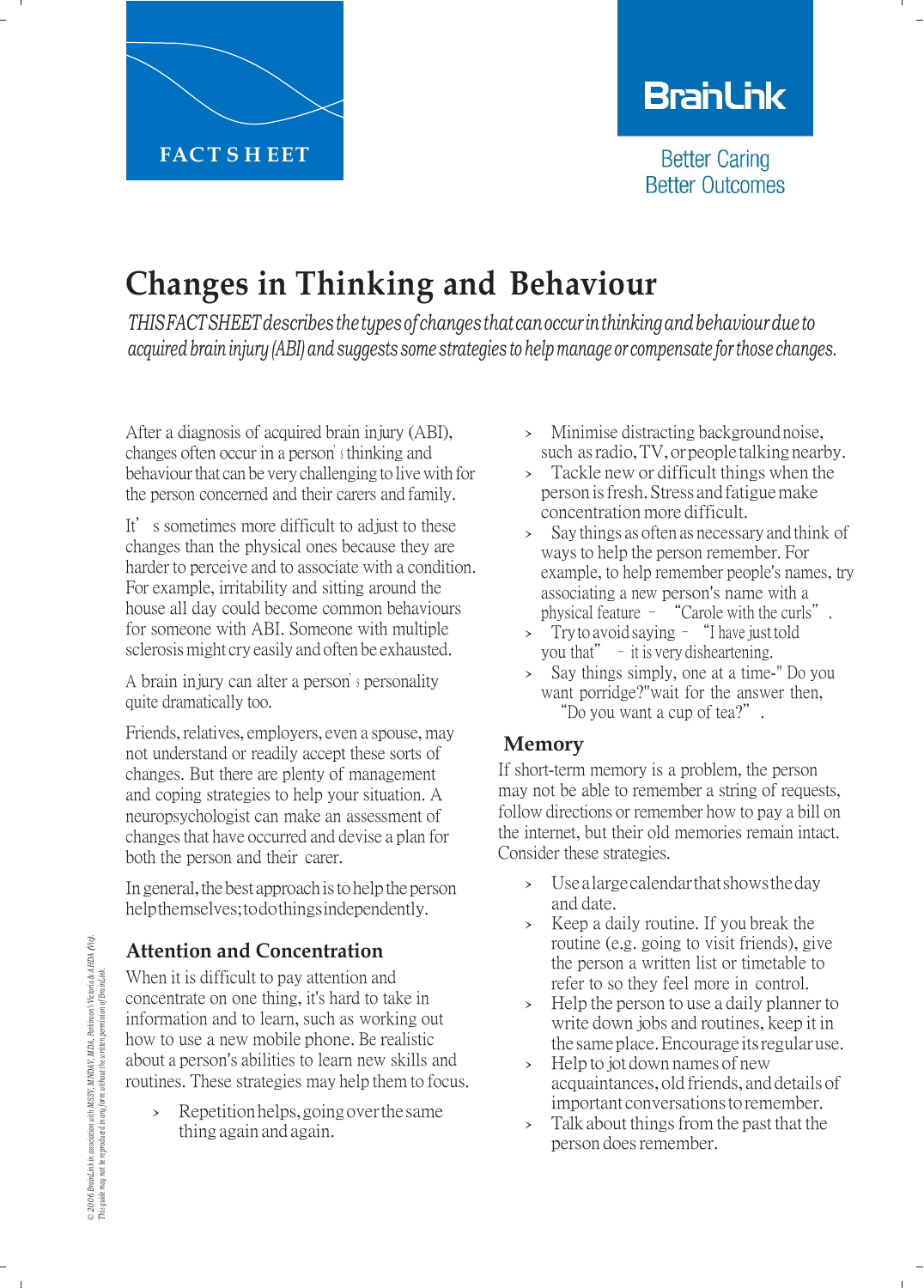- › For people with severememory problems, use labels on rooms, drawers, shelves and objects.
- › Use existing, skills and abilities and try to find activities that don't require much learning.
- $\frac{\pi}{2}$  Minimise stress and fatigue these can hamper memory.

## **Planning, Organisation and Problem-Solving**

If the brain loses its capacity to plan, organise or solve problems effectively, a person may have difficulty making decisions, organising their time and working out how to do things like cooking a meal. They may also have trouble knowing when, where and how to ask for help.

Some people cope with familiar tasks but need help with new or complex ones. Others need help organising the simplest tasks, such as changing clothes. Some people become unable to see the consequences of their actions and find it difficult to learn from their mistakes. Others have trouble applying their knowledge in different circumstances – they learn to manage the toilet at the rehabilitation centre, but not at home. Keep the following suggestions in mind:

- › Use a daily planner andstick toa routine.
- › Help write down things that need to be done over days/weeks and use a diary for important events.
- › Encourage the person todoonething at a time.
- › Break tasks into small steps to be completed every time. Rehearse the steps, talking through them, one by one. Then remind them gently of each step as they come to it
	- -"Fill the kettle, now plug it in. Switch it on, right. Get the tea cups …"
- › Keep things needed for everyday tasks in the same place.
- Encourage the person to do things independently. Don't complete tasks for them.
- › Minimise distractions and let them do things intheir own time.

## **Spatial Difficulties**

A person's understanding of how things relate to each other in space may be affected. For instance, they may have difficulties moving through a doorway, putting on a shirt, setting the table or finding their way to the bathroom. Once they can understand the problem, some people compensate well, others will always need their carers to help them. Visual perception difficulties have a similar impact and are discussed in Fact Sheet: Vision Problems. It may help to:

- Talkthrough activities as you do them $-$ "Come into the hall, walk straight ahead..." – arrows on the floor can also help at home.
- › Drawattentiontoobjectsor activitieson the affected (non-seeing) side.
- When moving about, encourage the person to set orientation landmarks that are meaningful to them.

#### **Insight and Awareness**

Brain injury or an illness that affects the brain, like dementia, can leave some people with little understanding and awareness of their disabilities. This can lead to someone attempting things beyond their capabilities, for example or being less able to monitor their behaviour or understand its effect on others (e.g. speaking too loudly).

A person may find it difficult to understand social niceties and other people'sfeelings. Others may not pick up on the usual indicators that you are tired or unhappy. A person's personality can change in a variety of ways too, becoming more self-absorbed perhaps, or withdrawn.

- › As difficult asit can be, try to be reassuring toward the person. These changes are the result of their condition and are often very disturbing for themtoo.
- › Allowthepersontomakedecisions(as much as possible).
- › Be clear about their ability to take risks. Set clearlimits and communicate these to them in a simple, straightforward manner.
- › If the person's behaviour is annoying, try to distract them with something else to do.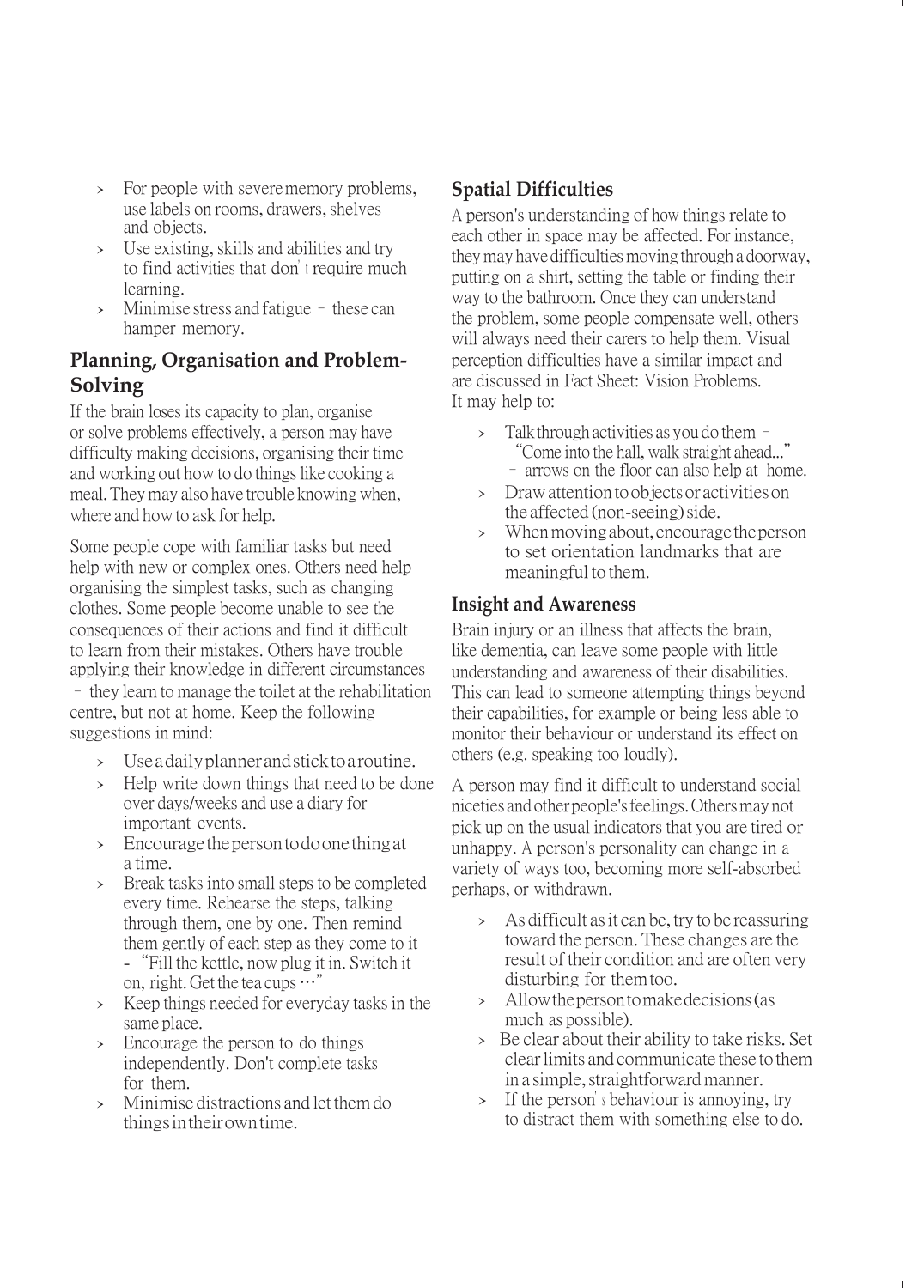Use positive statements like "Try this", instead of "Stop that".

- › Explain the effect their behaviour has on others by using clear, straightforward words. Dropping hints won't work.
- › Accept their comments arguing only makes matters worse.
- › Ifthe person is confused easily, maintain a quiet, familiar environment andlimit visitors.

# **Loss of Control or Disinhibition**

When people experience loss of control or disinhibition in their behaviour, it can be disturbing and taxing on carers and families. It's hard when a loved one's condition causes them to become an incessant talker or to have aggressive outbursts regularly. Perhaps they are restless, fidgeting and pacing or wandering off and getting lost. They may be impulsive in new ways from spending money to overeating. Disinhibition can also lead to making persistent sexual demands on a partner or inappropriate sexual remarks. Try these tips when managing behaviour:

- › Become aware of situations and triggers that can provoke unacceptable behaviour and avoid them.
- › When awkward moments occur, it's best not to react. Simply say "this is not the place for that" and move on to another topic. Ask others to do the same.
- › Occasionally, actions may cause emotional hurt or distress. Encourage people not to take it personally.
- › Remember, arguing only makes matters worse.
- › Create a safe environment so that outbursts won't result in injuries – remove yourself from the situation if necessary.
- › If possible, allow the outburst to pass, but don't ignore or trivialise behaviour that might harm others – take steps to defuse it.
- › When addressing the person's behaviour, be assertive and confident. Use clear "I" statements and provide an alternative:
- › "I don't want you to do that, <sup>I</sup> want you to do this..."
- › Always reassure the person that you understand their response is part of their condition.
- › Respond in <sup>a</sup> positive manner to behaviour that is appropriate and acceptable.
- › Tryto highlightwhat the person can do, rather than what they cannot do.

## **Loss of Motivation or Drive**

Brain injury sometimes causes people to experience a loss of motivation, drive and the ability to get things started. This person may seem lethargic, disinterested or uncooperative. They may not wash or eat without prompting. They may fail to initiate conversations or they may sit on the couch all day. It often helps to provide cues, structure and direction.

- › Establish tasks and activities as part of <sup>a</sup> familiarroutine, andprovidechecklists for tasks.
- › Involvethemineverythingthatis happening, encourage them to contribute andgivepraiseoften.
- › Encourage them to do easythings that provide some stimulation – music, TV, reading, talking, crafts.
- › Findactivitiesthatarerelevantand meaningful to them.Join in or ask others to participate sometimes.
- › Remember, it is okay to do nothing attimes.

## **Other Common Effects**

Fatigue and depression are both very common effects of brain injury that can make other symptoms appear worse. Fatigue is discussed in more detail in Fact Sheet: Managing Fatigue.

Depression can be caused by a person's condition or their psychological reaction to it. Counselling, therapy (e.g. Cognitive Behaviour Therapy) or medication can make a huge difference to a person'smental well being. It isimportant to see your doctor if you suspect depression is an issue. Sometimes changes in mood are part of a grief response or the frustrations of dealing with the situation. These are discussed in Fact Sheet : Grief and Loss and Fact Sheet: Coping with Stress.